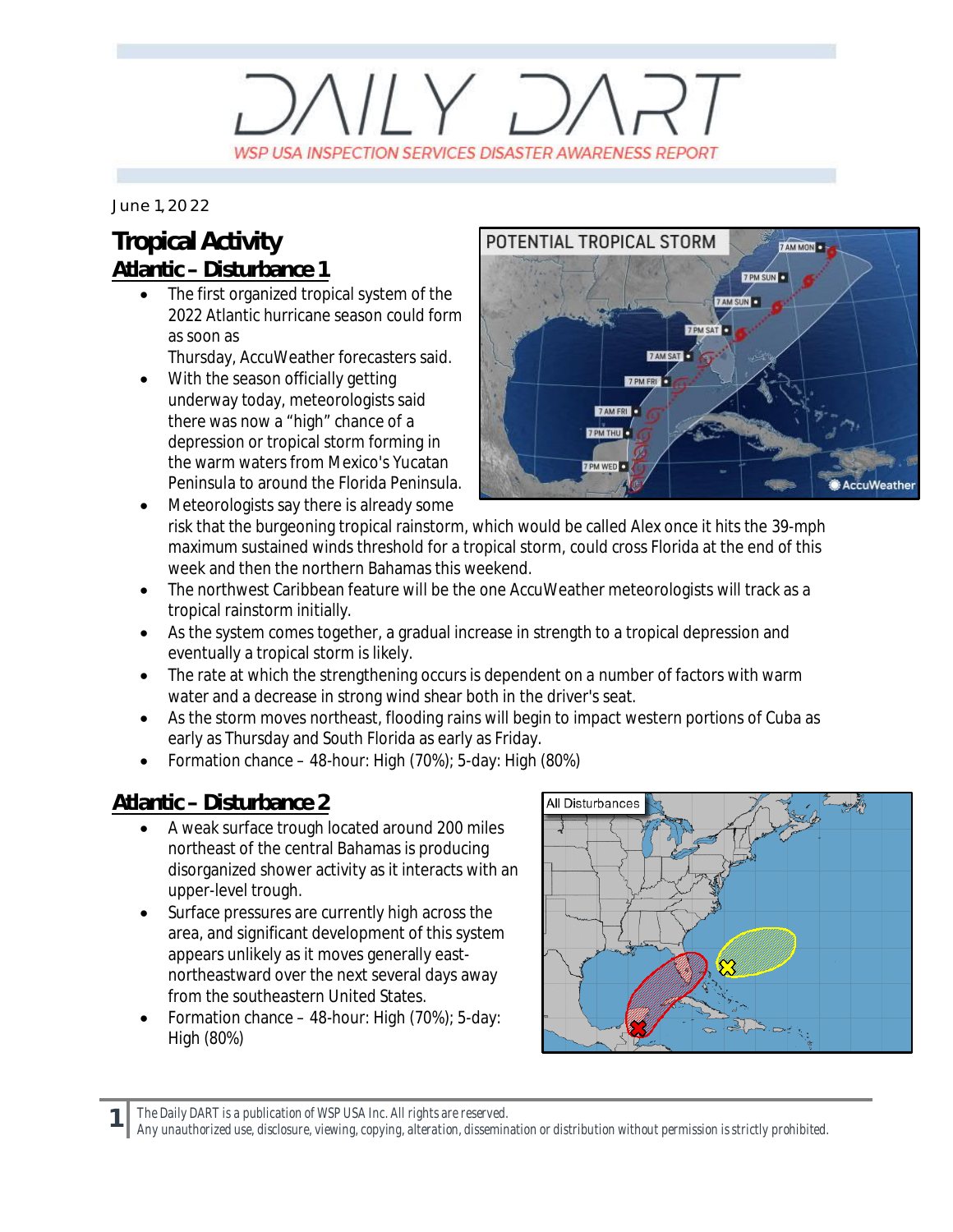# $11 \times 7$ WSP USA INSPECTION SERVICES DISASTER AWARENESS REPORT

*June 1, 2022*

## **Declaration Request**

#### **Tennessee**

- On May 27<sup>th</sup>, the governor of Tennessee requested individual assistance for Sevier County due to wildfires, straight-line winds and tornadoes that occurred March 30<sup>th</sup> through April 5<sup>th</sup>.
- · Sevier County released a report detailing the extent of damage to local homes and rental properties from the Hatcher Mountain/Indigo Lane fire that burned nearly 2,500 acres.
- · The official damage assessment report lists 213 structures affected by the wildfire, consisting of 110 residential homes and 103 overnight rental properties.
- · A total of 125 structures were completely destroyed as a result of fire damage, including 64 residential homes and 61 rentals. Four structures are considered to have suffered 'major' damage, meaning more 50% or more of the structure is damaged and repairs will take longer than 30 days.
- The assessment lists 58 structures with minor damage, meaning structural damage that is 25% or less and can be easily repaired. By category, 32 residential homes and 26 rental structures suffered minor damage.
- · The remaining 26 structures are listed as 'affected,' meaning 10% or less of the structure is damaged and the structure is still inhabitable.
- · The Hatcher Mountain/Indigo Lane fire began on March 30 and burned nearly 2,500 acres and forced the evacuation of 11,000 homes before it was fully contained on April 5.
- · The Seymour fire, known as the Millstone Gap or Dupont Fire, started on March 31 and burned nearly 1,000 acres before it was 100 percent contained a week later.
- · Preliminary estimates by the Sevier County Emergency Management Agency puts the total cost of the fire damage to livable structures from both wildfires at \$65 million.
- · A state investigation determined the two fires were started by downed powerlines and exacerbated by high winds.